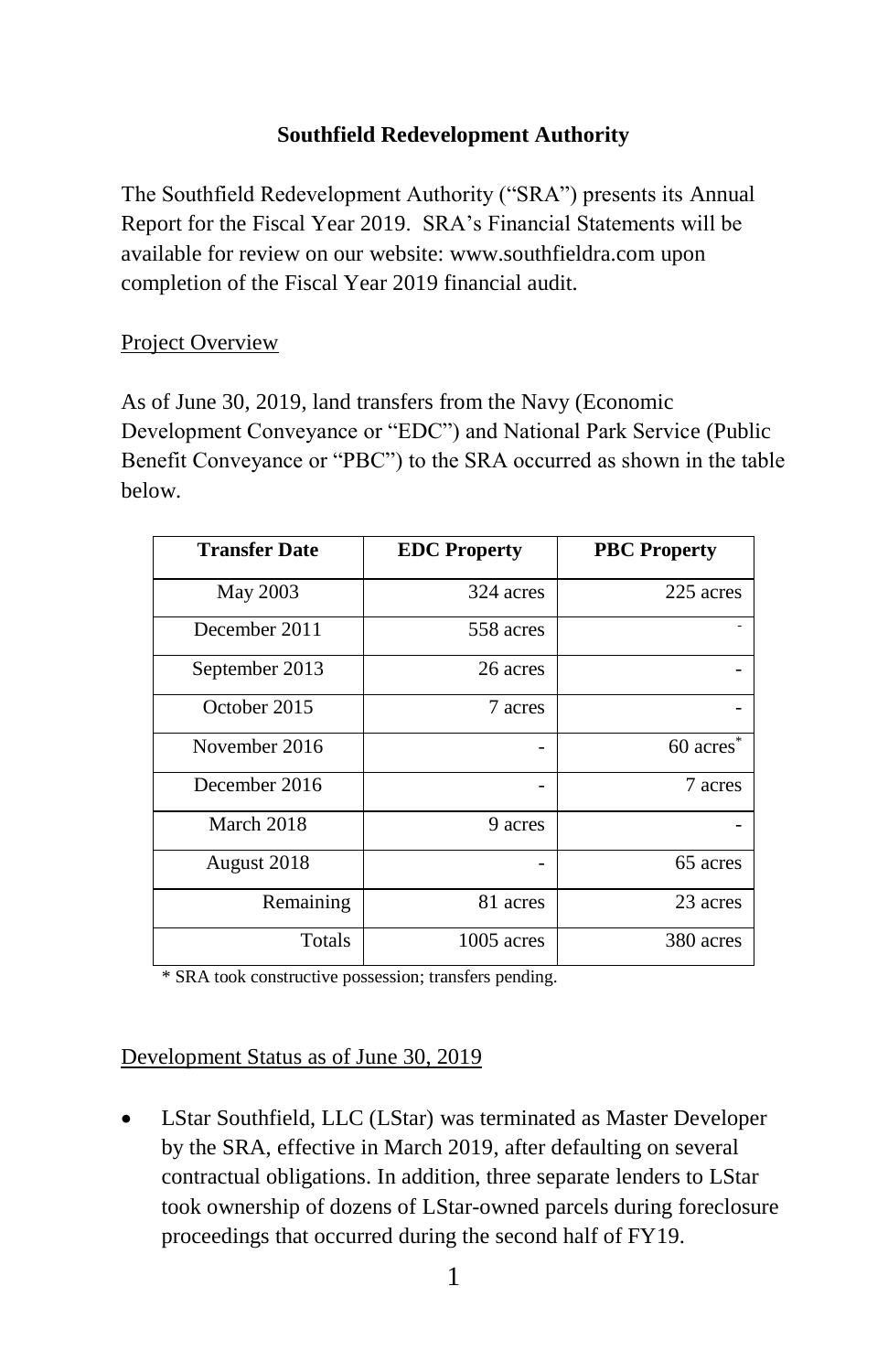- Residential units completed to date: 1,095
- Additional residential units authorized through Site Plan approvals: 179
- Commercial space built to date: 43,000 square feet
- Additional commercial space authorized through Site Plan approvals: 30,482 square feet

### Construction Activity

John M. Corcoran & Co. – Town Center Apartments (265 units)

As of June 30,  $2019 - All 265$  units constructed.

Pulte Homes of New England - Brookfield Village (108 mixed units)

As of June  $30, 2019 - Al1108$  units constructed.

Pulte Homes of New England - Woodstone Crossing (200 units)

As of June  $30$ ,  $2019 - All 200$  units constructed.

Stonebridge Homes (45 single family homes)

- Site Plan approved by PGA on March 20, 2019
- As of June 30, 2019 site drainage and utilities under construction.

UP Sports LLC - Recreation Complex (25 acres)

• As of June 30, 2019 – Construction of four synthetic turf fields and restroom building complete. Other site improvements still under construction.

William B. Rice Eventide – Fairing Way (211 apartments and long-term care facility)

• As of June 30, 2019 – Phase 1 complete: 104 units and the long-term care facility constructed. Phase 2 (107 units) under construction.

Financial - Revenues and Expenses

The Fiscal Year 2019 General Fund operating budget, as amended on June 6, 2018 was approved at \$2,215,550. Debt service for the 2010A Infrastructure Bond comprised approximately 54% of the budget. Fund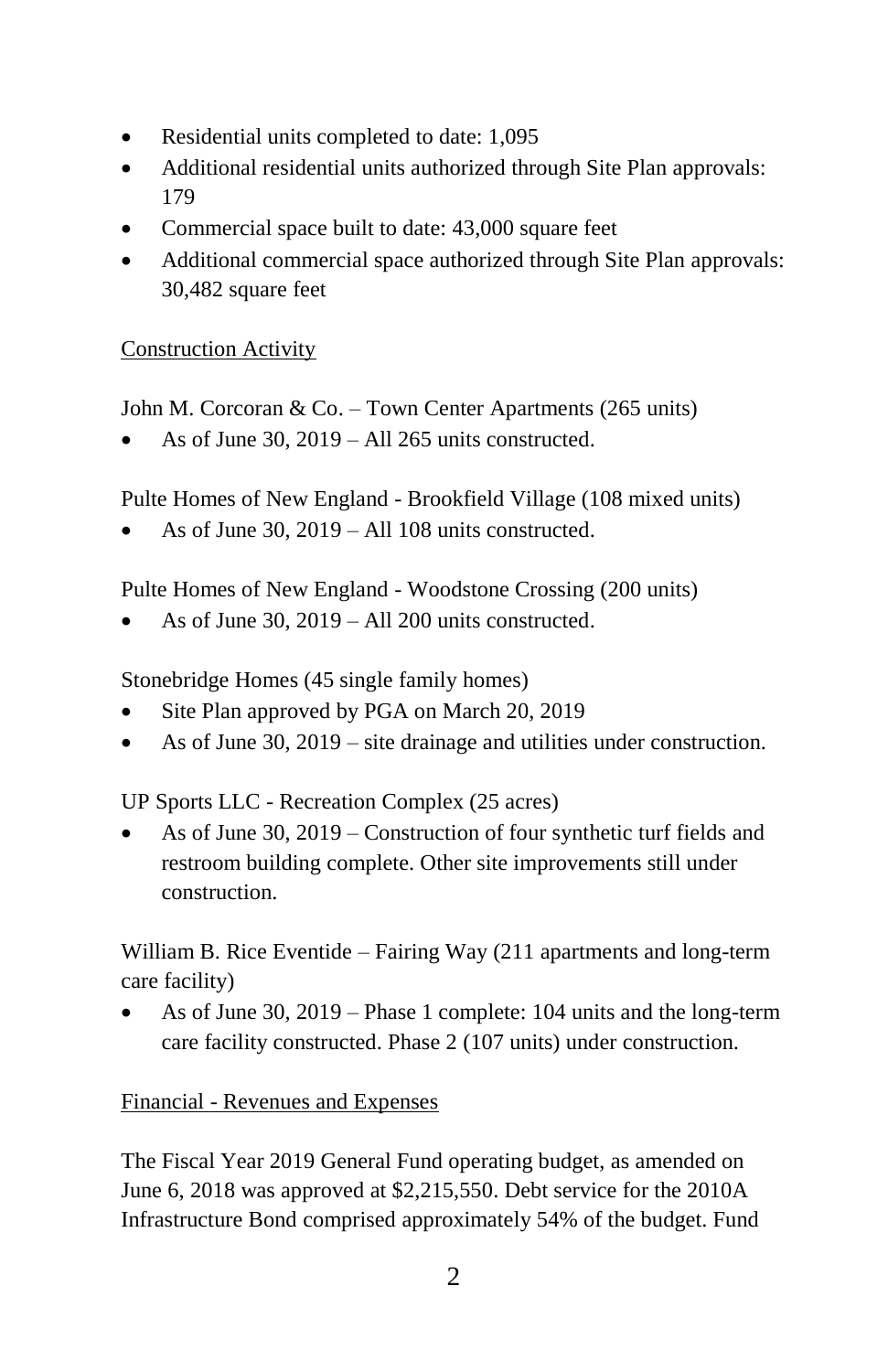Balance reserves would be utilized for any shortfall between Revenues and Expenses.

# Southfield District Tax Rate

Tax rates are approved by the Massachusetts Department of Revenue based upon all revenue receivables. The tax recapitulation (RECAP) requires reporting of all anticipated income and all authorized expenditures for a given year. This calculation yields a tax rate.

- FY19 Southfield Certified Values \$324,128,060
- A single tax rate of \$0.50 for the District was approved and a district tax levy \$162,064 in district tax.

# Infrastructure Bond

The 2010A Infrastructure Development Revenue Bonds ("Bonds") in the amount of \$12.55 million were issued on August 9, 2010. The Bonds are secured by Assessments and Pledged Revenues levied on each Parcel of Assessed Property. The Assessments have been imposed upon the real property within the boundaries of SouthField and are limited to those properties transferred under FOST 1 and 2 (June 2006 conveyance to LNR South Shore, LLC). Assessments are equal to the interest and principal on the Bonds and estimated administrative expenses related to the Bonds. The Assessment Roll is updated each Tax Year. In FY19, the SRA and Host Communities were required to pledge \$1,008,713 from dedicated tax revenue toward the debt obligations. The Special Assessment incurred to unimproved land owners as of January 1, 2018 was \$195,000. Together these two amounts totaled the FY19 bond cost of \$1,203,713.

## Parkway Bond

Utilizing funds from the Commonwealth of Massachusetts, construction of the East-West Parkway ("Parkway") began in 2010. With the initial construction phases of the Parkway completed, the roadway opened in August of 2013. An Amendment to the Parkway Financing Agreement deferred the obligation to June 30, 2020. This amendment deferred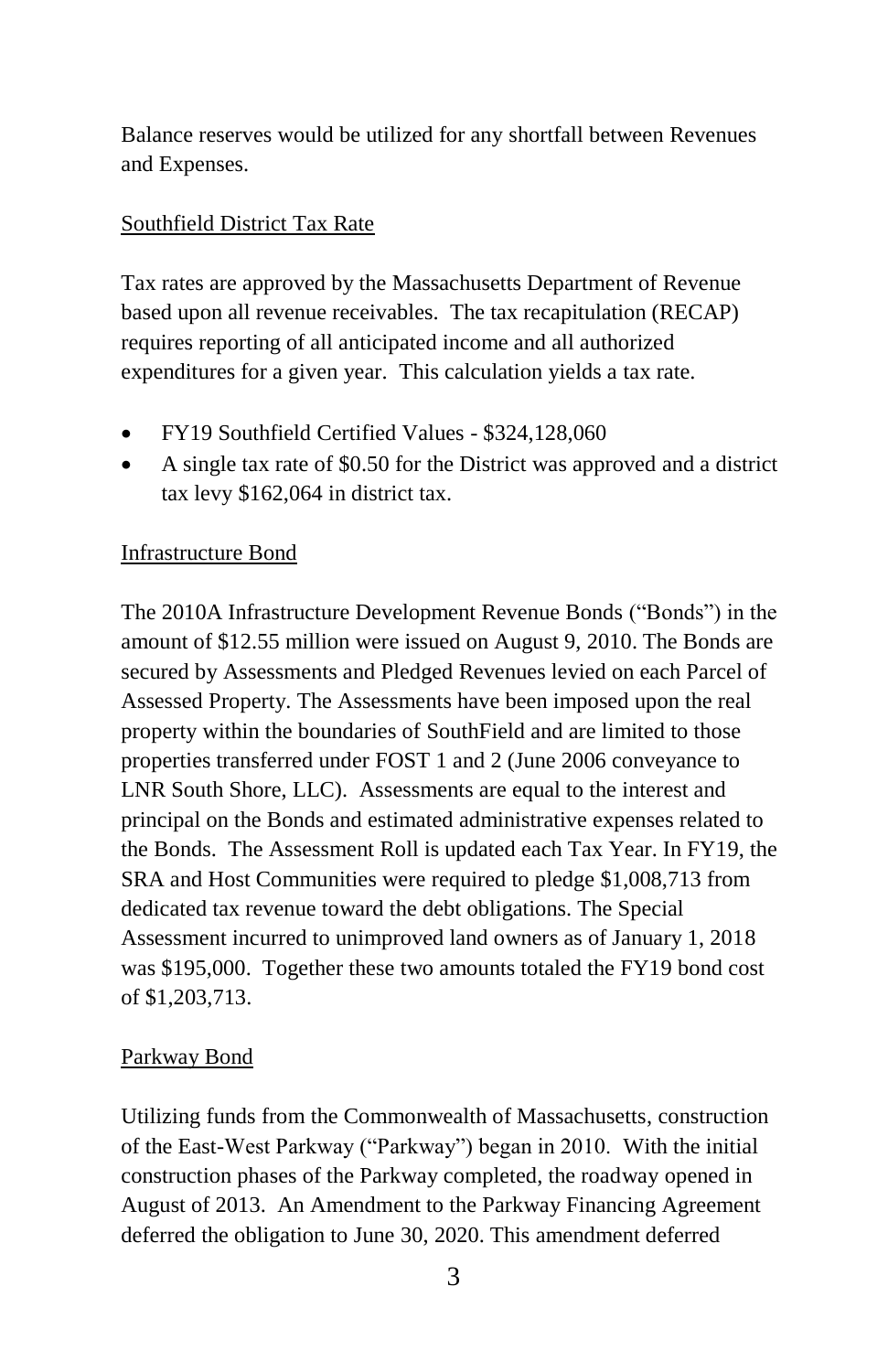aggregate deficiency obligations from FY13 through FY19 amortizing any amount due over the existing Parkway debt service in annual pro rata amounts. All Parkway deficiencies are certified by the Massachusetts Department of Revenue.

### Free Cash

The undesignated fund balance in the general fund at the end of each fiscal year is submitted to the Massachusetts Department of Revenue for certification of Free Cash. The chart below indicates those amounts certified in prior years.

| <b>FREE CASH</b> | FY 16     | 7V17      |           |
|------------------|-----------|-----------|-----------|
| General Fund     | 2.272.568 | 2.105.896 | 1.004.017 |

As of the time of this writing, the FY2019 free cash has not been certified.

#### Other Post-Employment Benefits ("OPEB")

GASB Statement 45 requires state and local governments to begin reporting OPEB costs and obligations. This statement requires that the annual cost and liability associated with OPEB be computed and gradually accounted for within the governmental entity's books and records. With the SRA having fewer than 100 participants covered under the plan it is eligible for an alternative measurement method of reporting. The report includes the calculation for the Actuarial Accrued Liability ("AAL") which is defined as the total projected liability for OPEB covered under the plan. The AAL calculation uses the data on active employees, employees who are eligible for retiree healthcare, current retirees and beneficiaries. Utilizing this approved methodology and an independent firm to perform the calculations, it was previously determined that potential liability was \$343,362. A separate stabilization fund was established for the specific purpose of holding such funds. As of June 30, 2019, this fund had a balance of \$ 303,876.

#### Retirement Board

The SRA is a member of the Plymouth County Retirement Association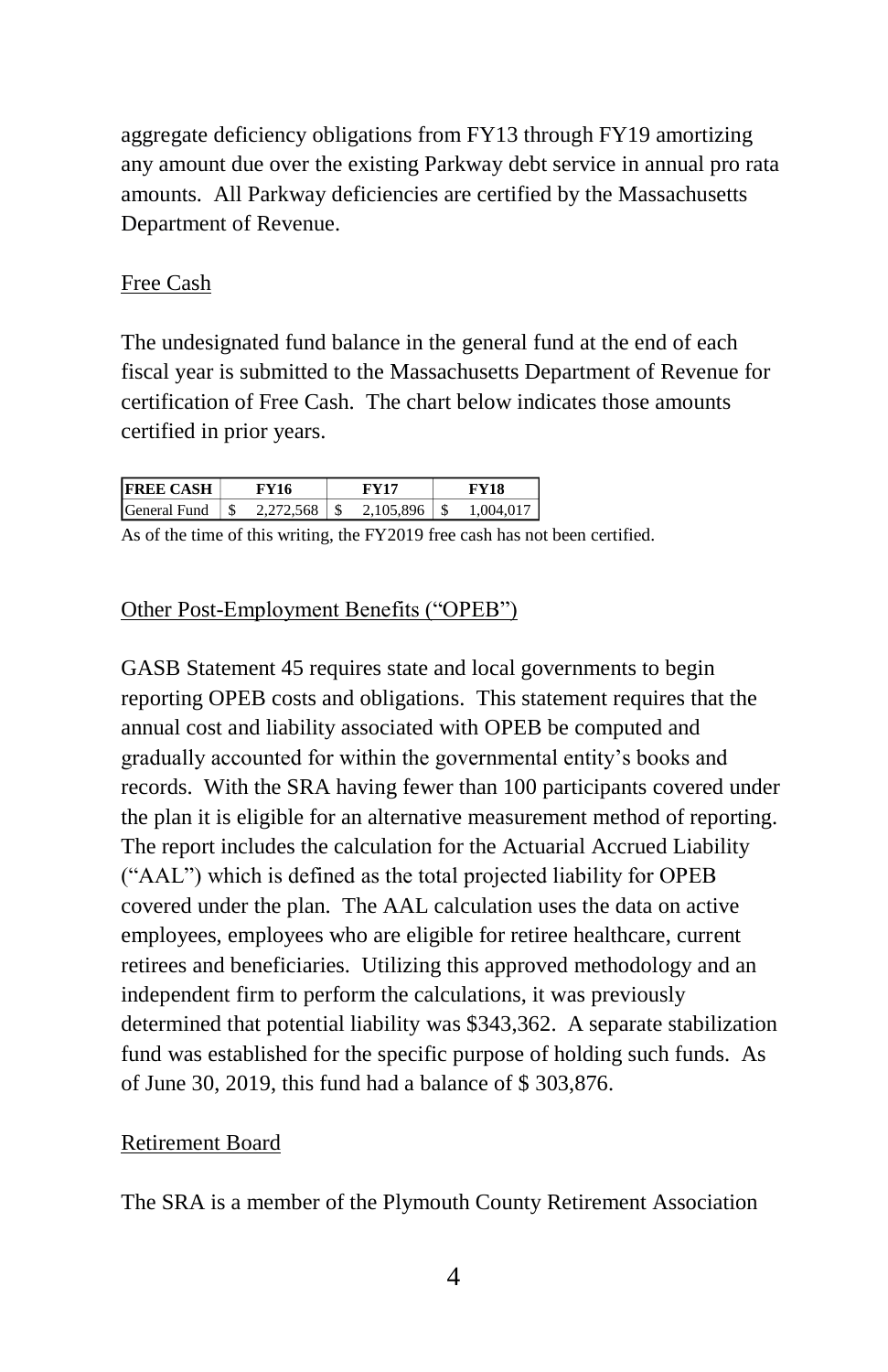("PCRA"). The PCRA is comprised of a five-member Board of Directors with the fiduciary responsibility for the fund assets.

# Enterprise Funds

The SRA provides Union Point residents with water supply and sewer disposal through a contractual agreement with the Town of Weymouth. The SRA previously adopted Chapter 44, Section 53F ½ of the General Laws for water and sewer activities. Revenues collected are dedicated solely to offset operating expenditures. Any excess balance at year end remains with the enterprise fund. The FY2019 Water/Sewer Enterprise Fund Budget was \$8,000.

In January 2018 the Town of Weymouth took over billing and collections for all of the existing water and sewer customers at Union Point. As of June 30, 2019, the SRA still retained all O&M responsibilities, however all new revenues go to the Town of Weymouth.

## Retained Earnings

The undesignated fund balance in the enterprise fund at the end of each fiscal year is submitted to the Massachusetts Department of Revenue for certification of Retained Earnings.

The chart below indicates those amounts certified in prior years.

| <b>Retained Earnings</b> | FY16    | <b>FY17</b>                                                      | <b>FY18</b> |
|--------------------------|---------|------------------------------------------------------------------|-------------|
| Enterprise Fund          | 600.752 | 777,821                                                          | 815,018     |
|                          |         | $\mathbf{H}$ $\mathbf{L}$ $\mathbf{A}$ $\mathbf{A}$ $\mathbf{A}$ |             |

As of the time of this writing, the FY2019 retained earnings have not been certified.

## Cash Management

Investment options are limited and governed by the General Laws. Cash was invested primarily in money market accounts. All SRA financial institutions have been rated by Veribanc as "green with three stars". These ratings are reviewed on a semi-annual basis.

## Risk Management

The SRA insurance coverage under FY19 policies included: general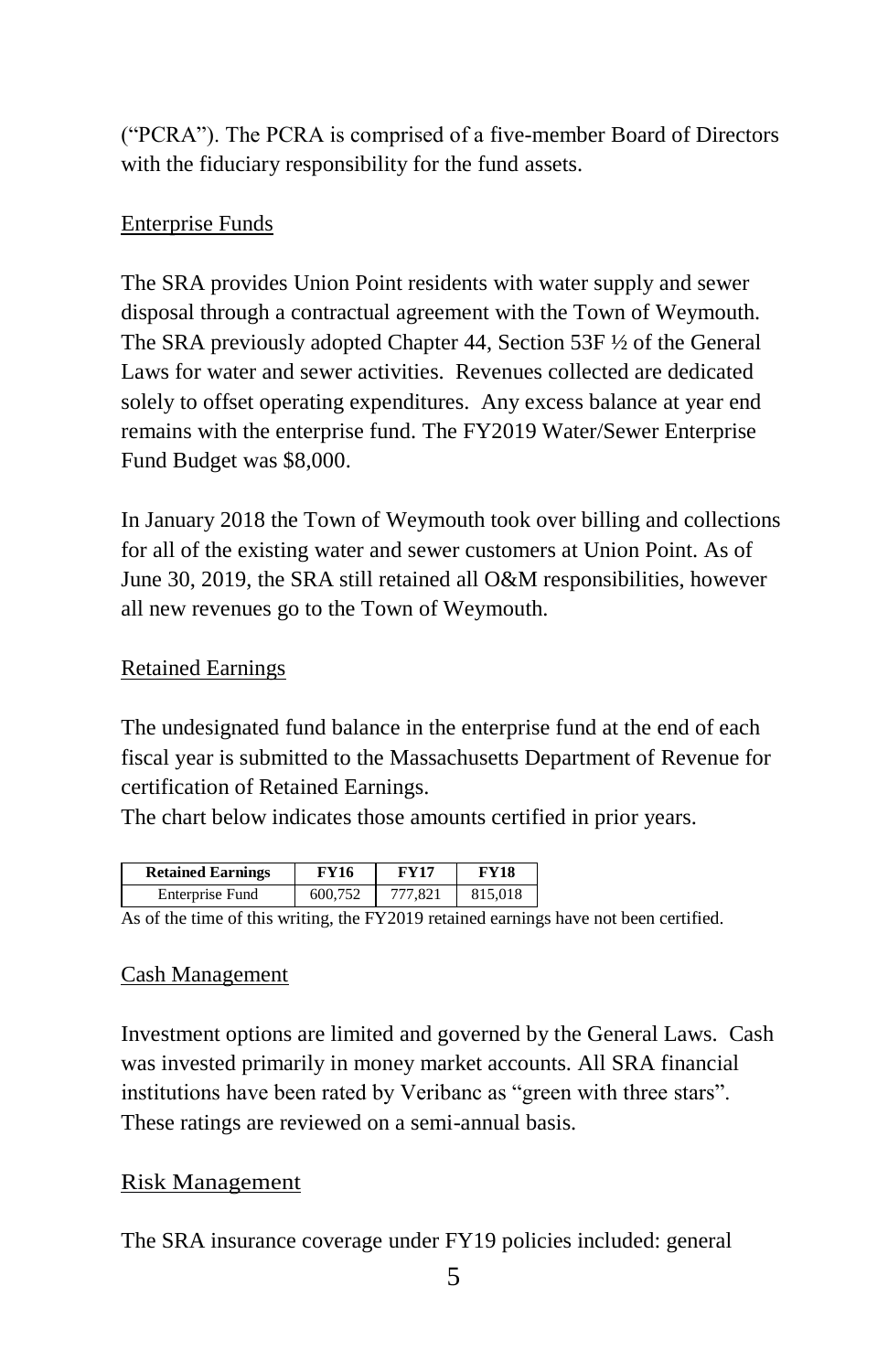liability, property, automobile, directors and officer's coverage, worker's compensation, and an additional umbrella liability policy.

### SRA Advisory Board

The Advisory Board reviewed the General Fund and Enterprise Fund Budgets; and presented their comments and concerns for the benefit of the Authority at joint meetings with the Board of Directors.

### SRA Advisory Board as of June 30, 2019

| Carol Karlberg (Chairman)                                 |
|-----------------------------------------------------------|
| <b>Russell Drysdale</b>                                   |
| Mark Pulsifer                                             |
| (vacant)                                                  |
| Joseph Shea                                               |
| William Koplovsky                                         |
| Metropolitan Area Planning Council: Martin Pillsbury      |
| Old Colony Planning Council: Bruce Hughes (Vice Chairman) |
| <b>Gubernatorial Appointments:</b>                        |
| Skilled in Real Estate Development - Lawrence Leahy       |
| Administration & Finance $-$ (vacant)                     |
| Housing and Economic Development $-$ (vacant)             |
|                                                           |

#### SRA Board of Directors

The Board's powers and management of the redevelopment of the former SWNAS ensure that development and use of land is carried out in compliance with the Enabling Legislation, Zoning and Land Use By-laws and the Regulations. The Board has made governing decisions in the capacity of a Permit Granting Authority (PGA), Special Permit Granting Authority (SPGA), Variance Granting Authority (VGA), Applicable Subdivision Board (ASB) and Conservation Commission.

The SRA's first Executive Director, Paul Niedzwiecki, resigned in April 2019. The Executive Director position was vacant as of June 30, 2019.